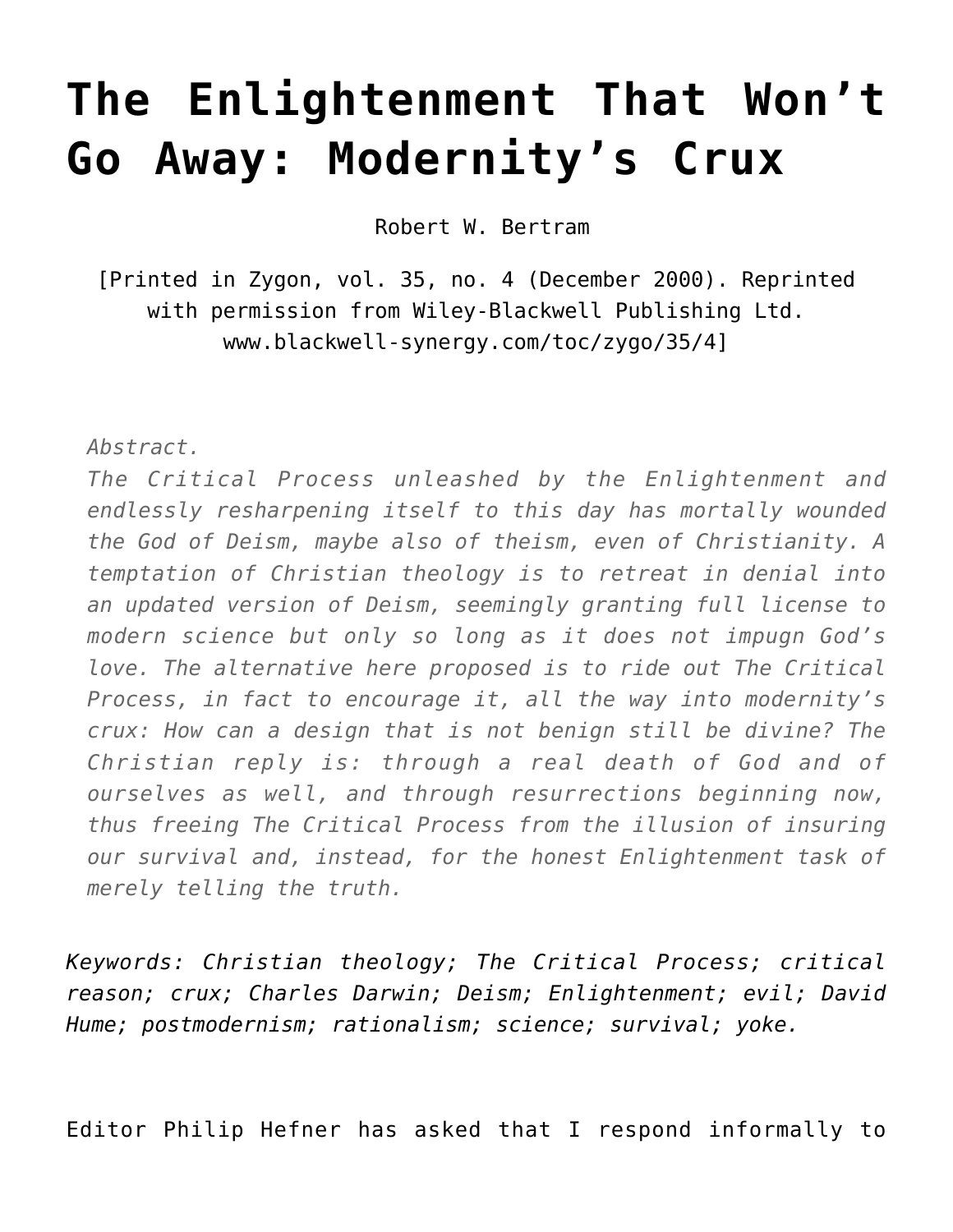*Zygon's* March 2000 "Discussion: Rethinking Christian Theology in Light of Science." The discussion opened with two set pieces on that subject by Arthur Peacocke and David Pailin, followed by a critique from Vitor Westhelle, all three of them variously (though enviably) knowledgeable in science and theology. The discussion as a whole was introduced by a canny, provocative lead-in written by the editor himself, which simply must be included in my response. In fact I have had trouble, as the reader will see, getting beyond the thesis Hefner advances in his introduction and hence reading the three essays in any other light than the one in which Hefner casts them. They deserve much more. But each of the three in its own way bears Hefner out, though they may not all want to.

Hefner entitled his introduction "The Enlightenment Won't Go Away (Hefner 2000). Because it won't, at least just yet, I am thankful. Westhelle may be, too, if he can agree that his thoughtful brand of postmodernism is really more "modern" than "post," hence more Enlightenment, at least in one fundamental respect. In that same fundamental respect, however, Peacocke and Pailin strike me as deeply ambivalent about the Enlightenment. For its ongoing, withering critique—most recently now in postmodernism but long before that—devastates not only the sort of religion they themselves reproach but, if I am right, their own religion as well. Pailin posits and Peacocke seconds "that the basic structure of reality. . . [encourages] people to feel at home in it because it is a basically purposive process that.. . respects human values," and all because of theism's God (Pailin 2000, 149, quoted in Peacocke 2000, 132). Yet isn't it exactly this uncritically optimistic theism that is refuted by the scientific rationality that Peacocke and Pailin, out of the other side of their argument, wish to champion? They can have it both ways, it seems to me, only by hoping the Enlightenment will go away.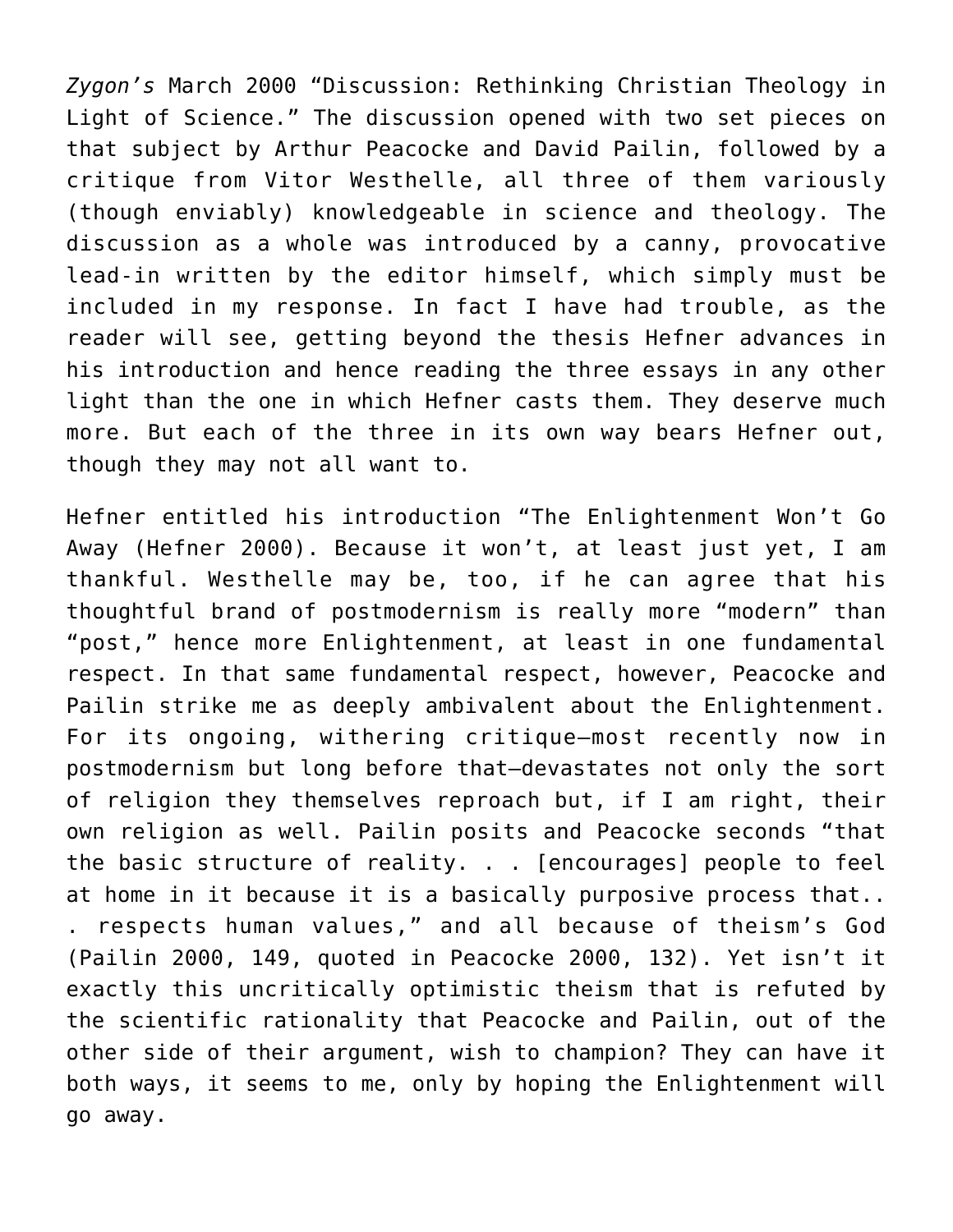Granted, that is not how they understand themselves. Pailin spurns theological notions that are "pre-Enlightenment" (p. 146), and Peacocke sees himself as "one for whom the inheritance of the Enlightenment is … irreversible in its effects on theology" (p. 121). So I may have them wrong. However, the suspicion continues to haunt. The theology that both Peacocke and Pailin appear to want is not so much Christian theology, the subject assigned for this "Discussion," as it is a somewhat Christianized version of "natural theology" (Pailin's own word for it) with distinct debts to the old deistic tradition of a religion of "reason." That inheritance, of course, comes "naturally" to English Christians like our two essayists. That *early* strand of the Enlightenment, namely deistic rationalism, they loyally uphold.

Then what is it about the Enlightenment that they seem to wish would go away, if they do at all? I am thinking merely of eighteenth-century critics of rationalism, David Hume for example. Pailin, far more than Peacocke, acknowledges the embarrassment posed by that criticism, though I don't find Pailin incorporating it into his own proposal. Peacocke would not have had to wait until twentieth-century "neo-orthodoxy" for its irksome strictures on natural theology. He has far more telling (and far more rational) strictures to complain about right on his own island, two centuries before. Notice, I am assuming that Humean skepticism, opposed though it is to an earlier stage of Enlightenment thought, is itself one further stage in that same continuing Enlightenment. So, I contend, is postmodernism, its own claims to the contrary notwithstanding. In any case, this historical assumption figures materially in my agreement with Hefner that "the Enlightenment won't go away," at least in one fundamental respect. For that reason, *Deo gratias*.

What we mean by "the Enlightenment," of course, is subject to definition. Still, it is not a wax nose. Though it is hardly one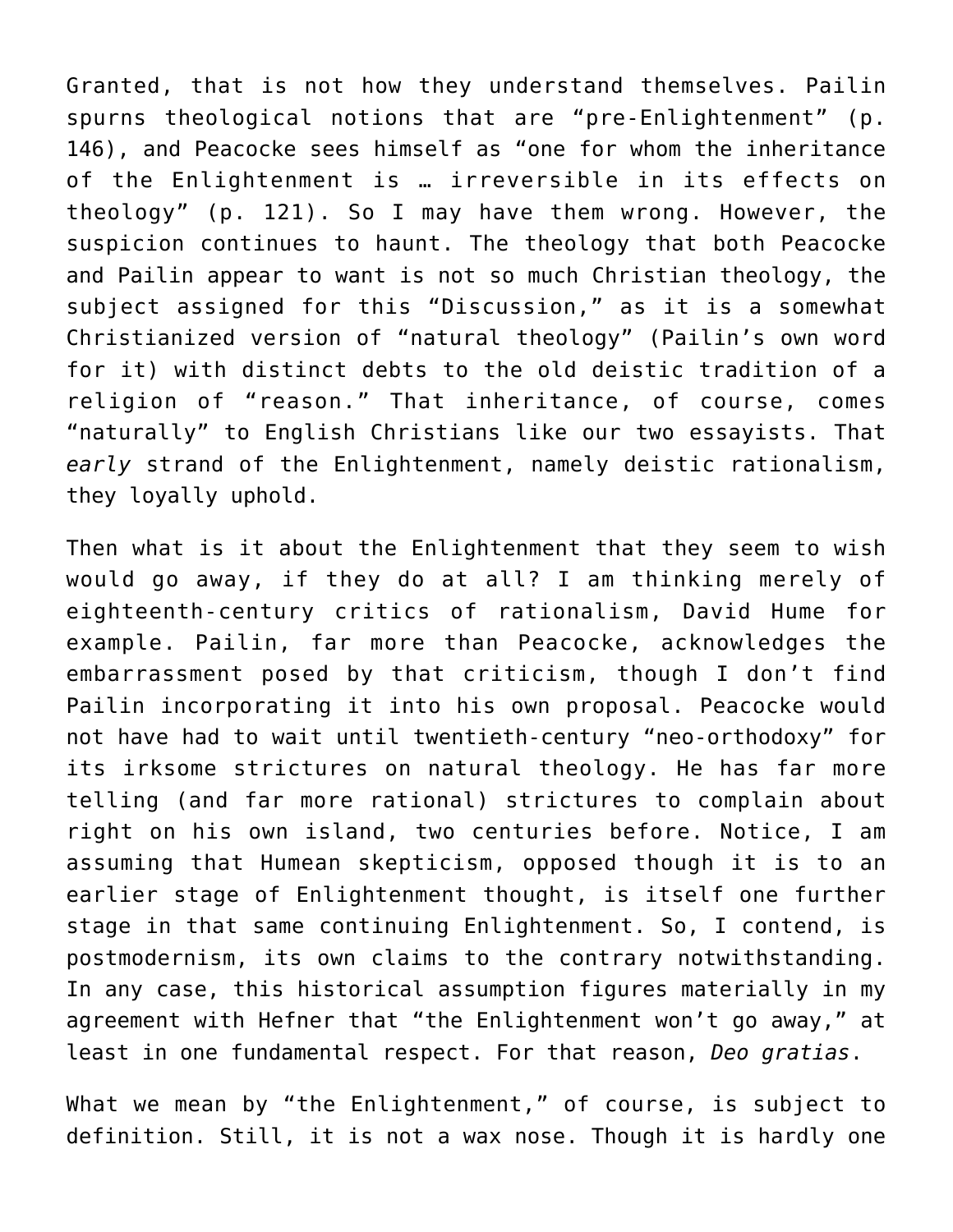thing, it is this and not that. There is something about the Enlightenment that through all its subsequent self-corrections demonstrably perdures. It is in light of that larger something, not only "in light of science," that Christian theology needs to be rethought, "enlightened." Science, too, might further profit from the same enlightenment. Certainly both of them together could, science-*and*-theology. And what is it about the Enlightenment that won't go away? Answer: its very criticalness. It is that historic vocation that free peoples have inherited from the Enlightenment (not to mention the Reformation, and before) to be unsparingly critical, sparing not even themselves in the process. But hasn't Enlightenment critique been particularly hard on traditional religion, also Christian theology? Yes, particularly. Yet Christian theology can also, I hope, weather and welcome that criticism and, as in this small essay, do its bit to promote it. That requires neither masochism nor a theological game of chicken ("more self-critical than thou"), just a rationale for survival, outliving the very mortifying process we simultaneously employ.

May I call that The Critical Process? It works through, but is not limited to, our own critical reason. Indeed, such reasoning itself comes under criticism from itself. It implodes in selfcontradiction, precisely when it is most critical. For that reason I am stretching toward a more inclusive term, The Critical Process, so as not to restrict this phenomenon prematurely. It is a process not only in which we engage but which engages us, even consumes us. Today's critics are tomorrow's criticized, each new critical wave engulfing the one before, but the movement as such seems to sustain a momentum of its own. Then, is the process an infinite regress? I do know there have been historic moments—moments of great daring, perhaps, or despair?—when the most critical reasoners (Hume, for example, or Theodor Adorno or Elie Wiesel) have tried to bring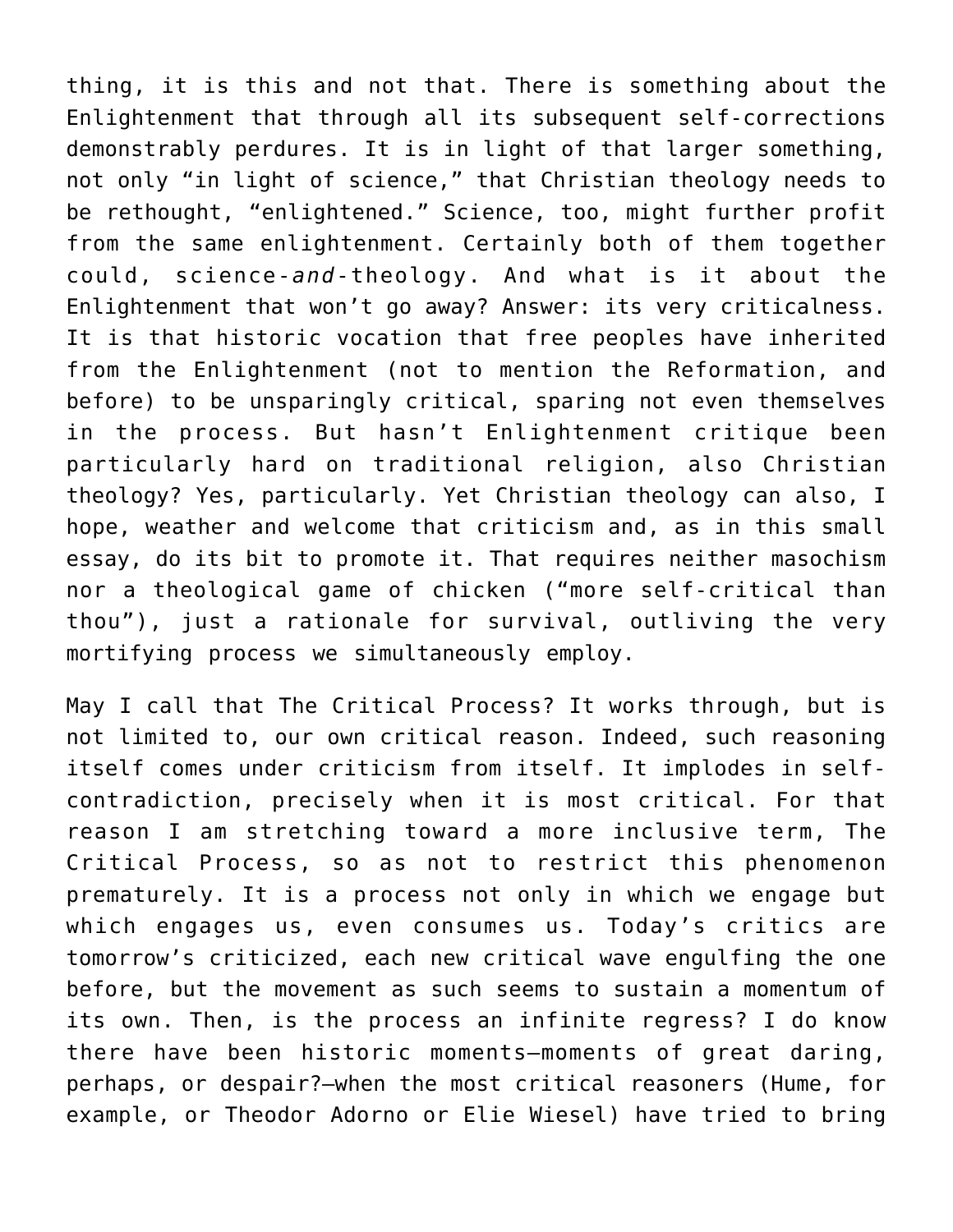this whole infinite regress to heel. They have forced a showdown by bringing under The Critical Process the very Source of that process, demanding a reckoning from . . . whom? The ultimate Critic? God? The prophets and Jesus showed similar chutzpah. Most of us, I suppose, shrink from such hazardous consistency, what religious people call blasphemy or atheism. Instead, we prefer the safety of compromise and denial, slackening The Critical Process while we are still (presumably) ahead. Both kinds of critics, the consistent and the inconsistent, and many subkinds in between, now float in the wake of The Critical Process unleashed by the Enlightenment. It is a process we cannot live without, we moderns, anymore than we can live with it.

Consider an example, the critical science and theology of Victorian England. In Hefner's aforementioned introduction he cites A. N. Wilson's recent book, *God's Funeral*. The book is a devastating but not unsympathetic recounting of Wilson's English ancestors in the nineteenth century who did what they had to do, get rid of God. It is not that Wilson cannot understand their plight. After all, the God whom they had inherited, hence the God whom they denied, was little more than the God of the Deists, not the Christians' God with whom Wilson identifies. So he construes the Victorian deicides as good riddance. For that very reason, however, Wilson finds it no wonder that these new atheists, having freed themselves from what they thought was God, should then still pine for some Godlike replacement, at least a moral and aesthetic equivalent. The only God they had succeeded in killing was a figment to begin with. It was a construct which Deists had concocted in hopes of salvaging a religion of reason to satisfy Enlightenment criteria. It did not satisfy the Victorians who followed, who (as I read the history) out-enlightened the Enlightenment Deists by finishing God off—this deistic God—not realizing how they, too, were still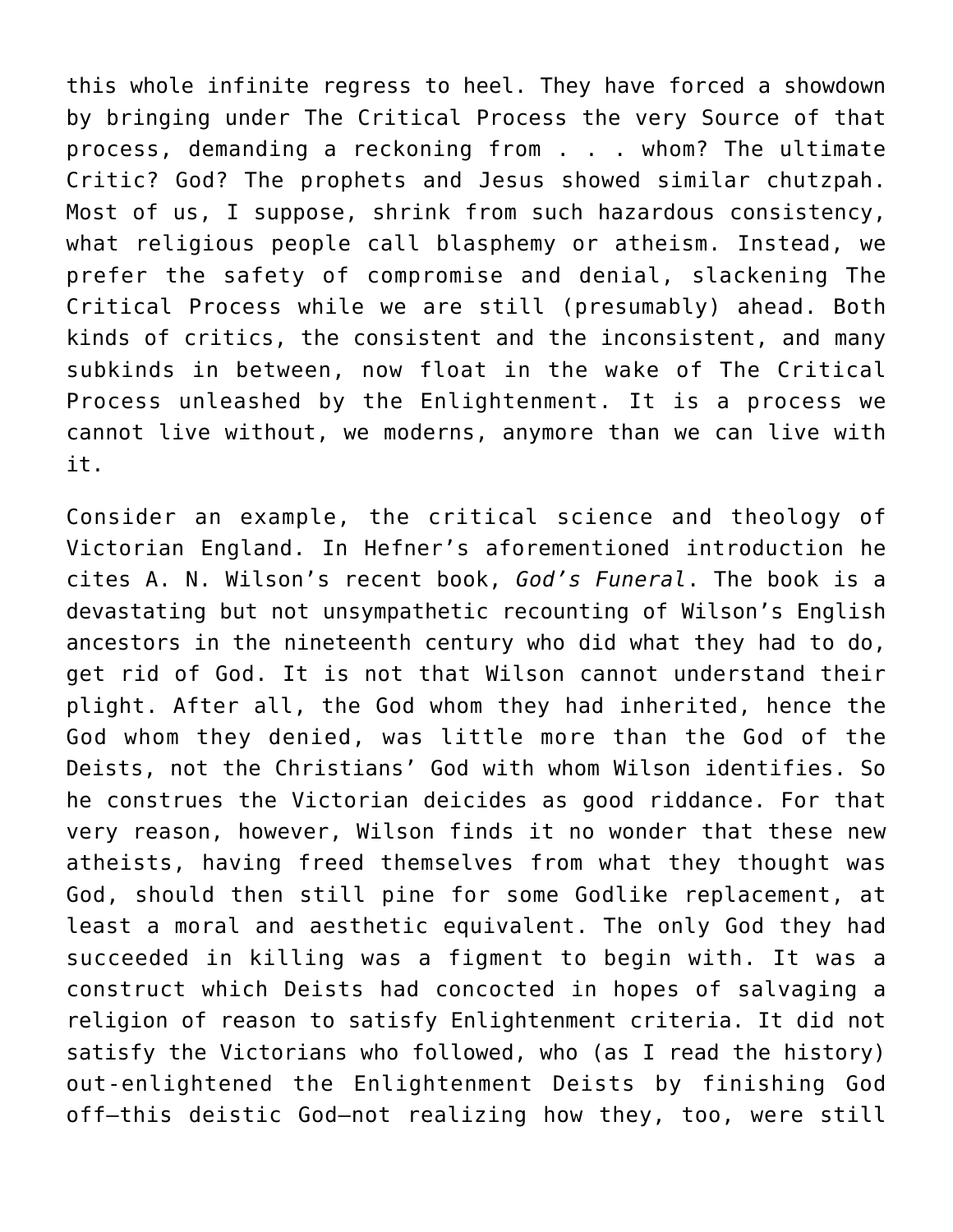undershooting the real thing. That is why they themselves were not satisfied, not religiously. As Hefner concludes, "The Enlightenment won't go away, and the same can be said of traditional religion" (2000, 117). Mightn't it be that on one point at least the Enlightenment and "traditional religion" are joined by a common "yoke" (Greek: *zygon*), namely, The Critical Process?

What I would underscore, more than Wilson himself might, is that these nineteenth-century critics who overthrew the God of their age were not only opposing the Enlightenment, as they believed they were. They were also, willy-nilly, advancing it. True, they attacked the Enlightenment in its earlier form as Deism. But the Enlightenment as The Critical Process they vigorously perpetuated, of course in new ways but every bit as aggressively as the first wave of Enlightenment critics had. Indeed, it was not until the Victorians rediscovered him that Hume, from the previous century, finally came into his own as the unmasker of Deism. (Wilson calls him a "time bomb.") In his *Dialogues Concerning Natural Religion* (1779), in the person of Philo, Hume had cited Epicurus's classic trilemma on the problem of evil. The implication should have been clear then already though Hume's deist contemporaries may not have been ready for it: If God is able and willing to prevent evil but does not, why call him God? That option, atheism, was Epicurus's own preference. Was it Hume's? Probably not. Certainly the Victorians'. Therewith they finally did in the God of the Deists, Paley's Watchmaker, the absentee landlord whom Deists imagined they had kept sufficiently aloof from the messiness and pitilessness of "what is" so as to salvage God's reputation as God. Charles Darwin, though not without personal struggles of his own, administered the final blow. "What is" could now be explained by natural selection, without recourse to the hypothesis of a Designer.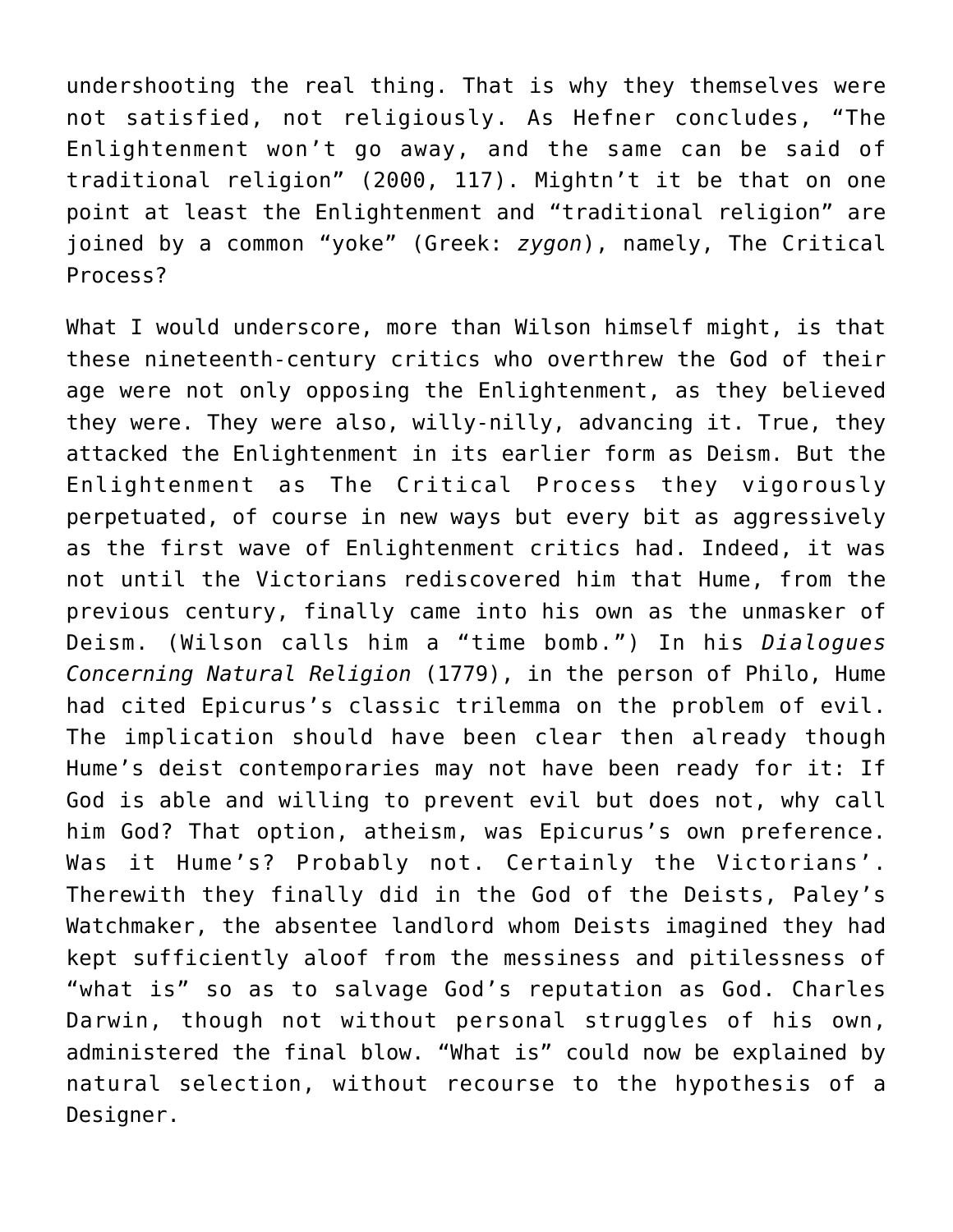On further thought, was it only the God of the Deists who succumbed? Mightn't it have been the God of Wilson's own "theism" as well? (In fairness, Wilson does seem to allow for that.) Evidently Darwin thought so, or, if he wavered, many of his followers surely think so. In any event, the question is a fair one still today: Isn't the God of Christian theology, which *Zygon* rightly asks us to "rethink," likewise implicated in the Victorians' attack? After all, the problem of evil, which is really a euphemism for the problem of God, is no less embarrassing for today's theists, let alone Christians, than it was a century ago. Our answer to that question about God, now as ever, really depends on how far we are prepared to ride out The Critical Process—all the way to the death of God, our God, not just the Deists' God?

Even we, for all our differences from the Deists, still have a stake, as they did, in God as Creator. Yes, more than they did, with our Creator being so much more immanent than theirs. And for that conviction we have not only faith but good reason. For is it really so far fetched, isn't it in fact altogether reasonable, critically reasonable, to infer that there is plenty of "design" in the world about us, especially if we are already persuaded on other than scientific grounds? At least for the previously convinced, always glad for corroboration of their faith, design is massively evident whether or not they need to invoke it to solve their technological or bench-science problems. But then might not Pailin and Peacocke be right after all about reality as "basically purposive" and respectful of "human values"?

The trouble is that what is equally reasonable is the opposite: whatever design there is is hardly universally benign. Science itself will not let us forget that. The very IBE (inference to the best explanation) that Peacocke urges upon us, rightly so, infers to the diametric opposite of his own counterfactual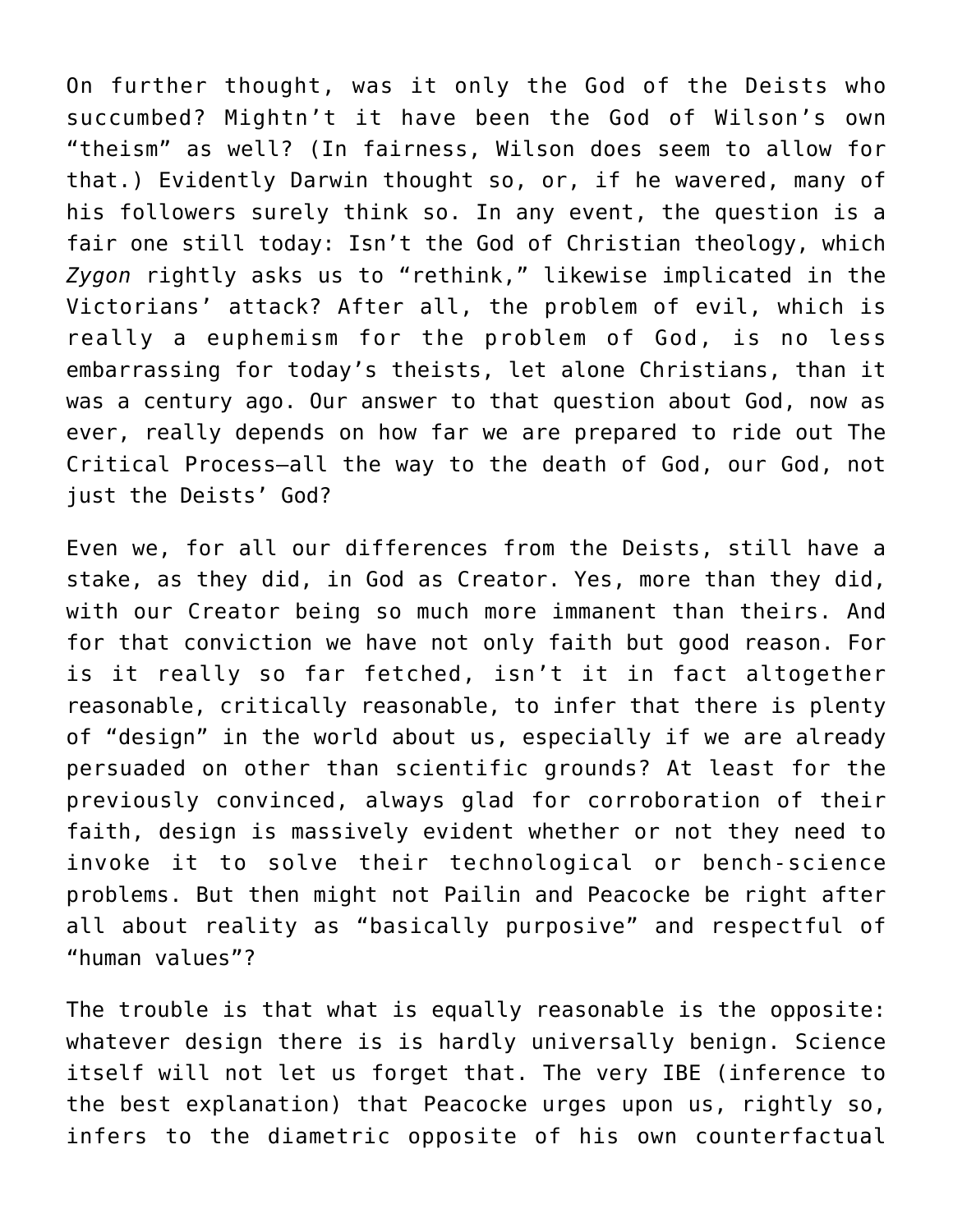optimism. So here we have two lines of reasoning, both compelling, coming into collision with each other. (Pailin seems to sense that better than Peacocke does.) That is what I meant earlier by saying critical reason implodes upon itself and does so precisely by being most reasonable. It is reasonable to expect that in, with, and under all this awesome complexity is the Creator we believe in, and that any such Creator is both able and willing to prevent evil. Alas, it is just as reasonable to observe that this Creator conspicuously does not prevent evil or, worse, sometimes does and sometimes does not. That sort of selectiveness—call it favoritism— makes Epicurus's taunt all too understandable: Then why call that God? In short, if the design is not benign, can it be divine?

Martin Luther acknowledged the problem exactly as a God problem and sweated it. Erasmus shifted the problem to humanity, positing just enough free will in us to make us the guilty ones. (Luther asked him why he "accused" human beings in order to "excuse" God.) Calvin defended God's partiality, both ways. Darwin, let it be said to his credit, did not blink the old question, Why some and not others? Remember how *On The Origin of Species* is subtitled, *The Preservation of Favored Races in the Struggle for Life*. But he evades the scandal of blaming the favoritism on God, in this respect still like the Deists, by attributing it instead to the selectiveness of "Nature." Theologically, that is arbitrary. It would have been at least as truthful to admit that this scandalous "design" seems intentional and that its Intender thereby frustrates human rationality at its most honest, moral best.

Wasn't it William James who in protest exclaimed, "Damned if I'll call that God"? So that's why. "The Absolute" of the idealists struck James as one who is able and willing to prevent evil but does not, therewith demanding our rejection. But on pain of damnation? James was capable of feeling damned, also of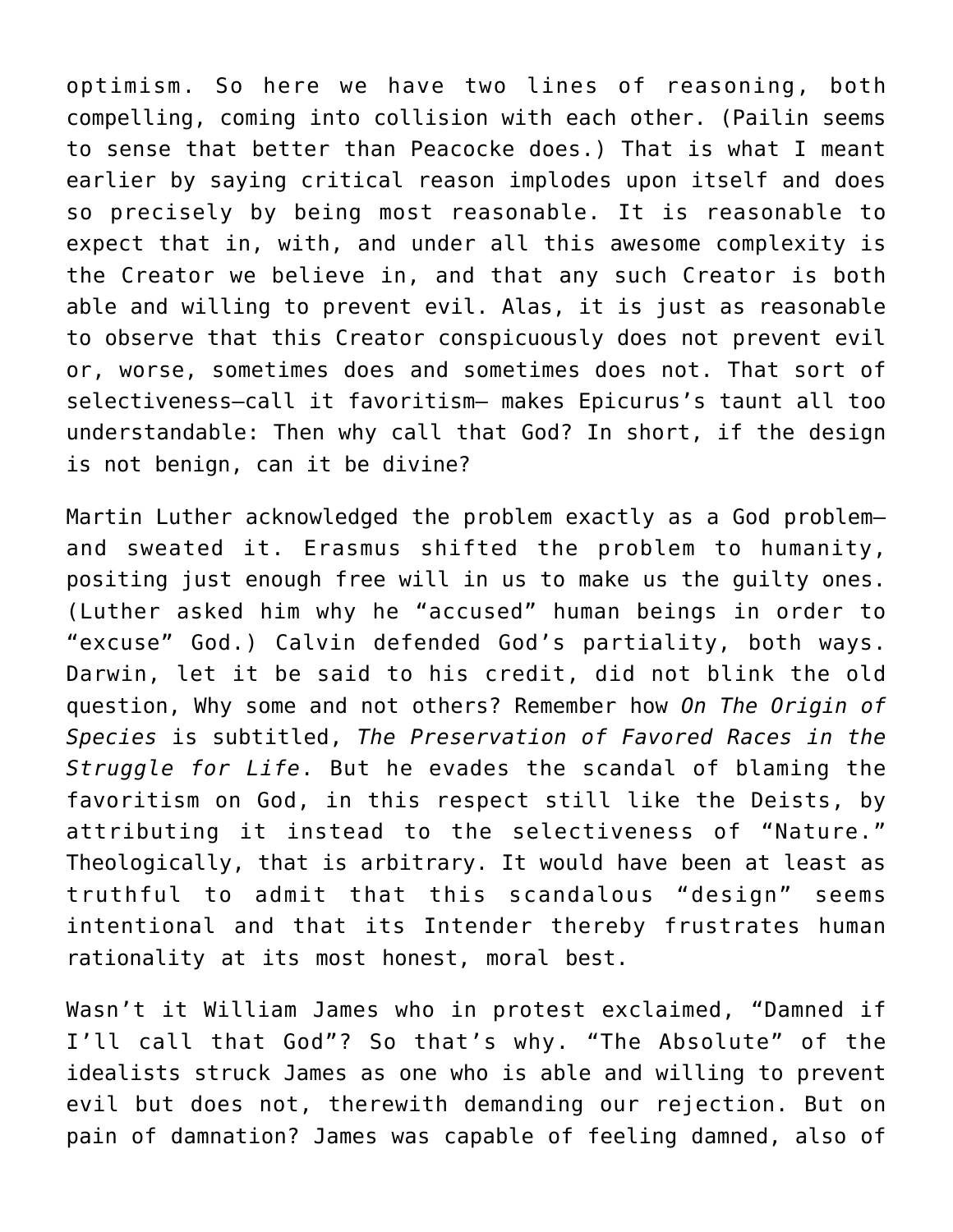saying so. Then perhaps *that* is why, when faced with a nonbenign design, we reject this self-implosion of reason: to avoid blaming God, yes, but only so as to avoid our own "damnation" or, in secular terms, the death of our rational selves. But at all costs, even the truth? We have been known to abdicate even the truth in order to salvage what we can of ourselves. Might not that have been the stronger impulse behind Deism, not only Darwinism, stronger even than the impulse toward theodicy, namely, the all-out human drive to survive? In the *Zygon* "Discussion" before us, Peacocke unabashedly stakes his case for the trust-worthiness of our "cognitive processes" on how they have insured our "survival," for him a big word—so big, he senses it may subject him to the postmodernists' charge of "foundationalism" (2000, 125- 26). Also, he makes no effort to conceal his own debt to prestigious Deists who, with Erasmus before them, tailored their notion of reason to what was humanly advantageous (p. 121). And why not? Well, for one reason, as Peacocke to his credit concedes, "The *extent*" to which evolutionary biology insures the survival benefits of human rationality "is still an open, indeed confused question" (p. 126; emphasis added). To say the least. That admission, though still too modest, sounds more like the persistent Enlightenment conscience that I have been calling The Critical Process. Precisely by its rational doggedness it not merely insures but eventually incriminates our survival, and not just biologically.

This mortifying collision of critical reason with itself, this theological crux of modernity which the sciences are good at abetting, may just be the ultimate example of what Westhelle (2000,169-70) calls humanity's "limit" situations. Still, taken by itself, that is not yet Christian theology. But it may be a radicalized natural theology, which Christian theology can help parlay into the common good. That won't be easy, if only because of the resistance my proposal will encounter right within the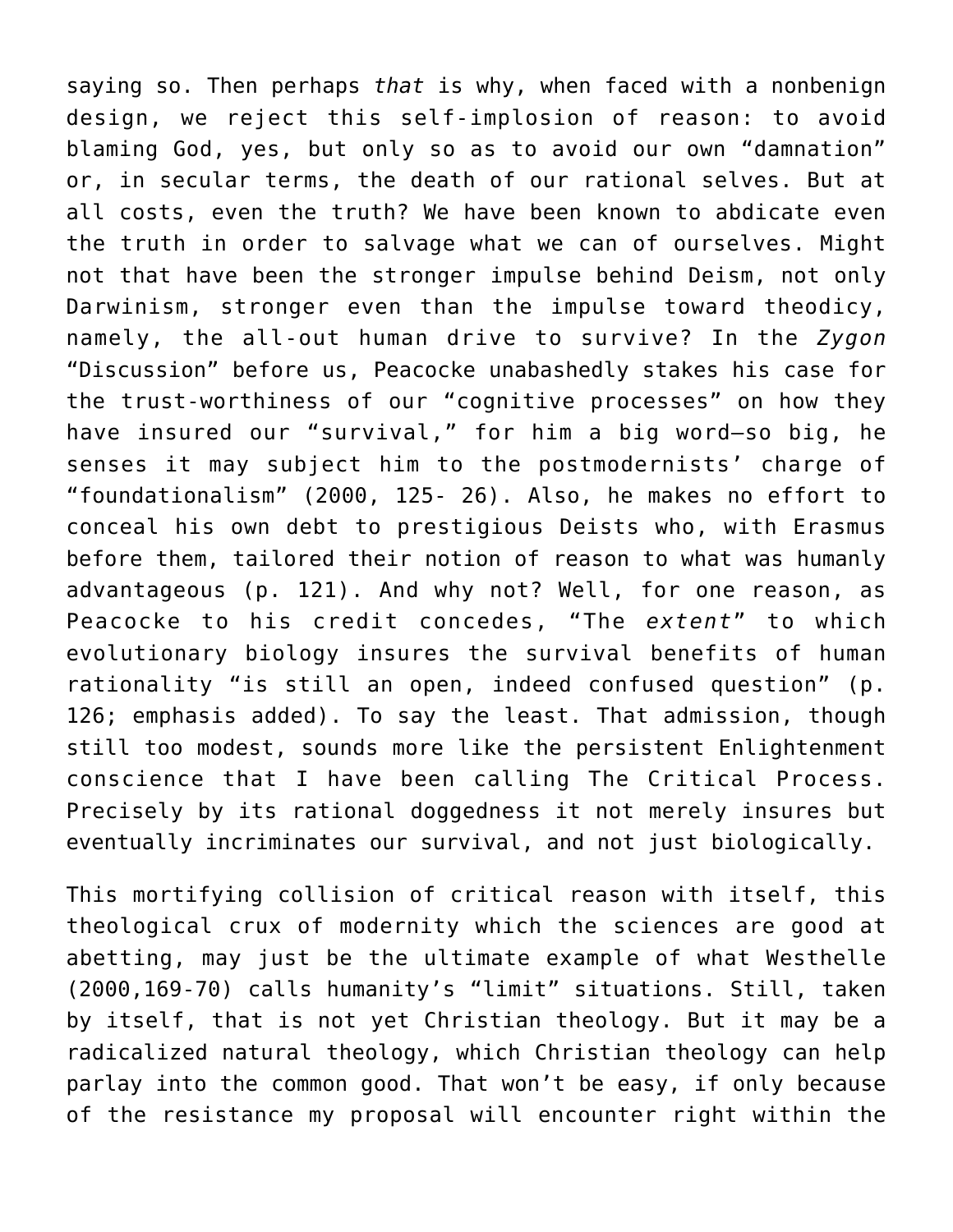theological establishment. For this proposal, too, is one of those "subjugated knowledges" that, in Michel Foucault's apt phrase, cries out for "insurrection." More imaginative Christians will plump for insurrection via resurrection. I mean resurrection in the here and now. Of course, that also presupposes dying here and now, though now an enlightened dying. For the crux is played out in a real death of God, who for now might better go unnamed. (Perhaps to heighten suspense? To observe the church's "Discipline of The Secret"?) Meanwhile, we might at least drop a hint. He was the one who claimed that his "yoke," or *zygon* (pronounced *dzu*GON, rhymes with "begone") is altogether reasonable, or, as he put it, "easy" (Matthew 11:30). I take this to mean that, because the burden has shifted to his side, The Critical Process (including critical reason) is liberated from the illusion of insuring our survival and is freed instead to do its own thing, tell the truth. That way the Enlightenment not only won't go away, it could just come into its own.

## REFERENCES

Foucault, Michel. 1982. "The Subject and Power." In *Michel Fowault: Beyond Structuralism and Hermeneutics*, ed. Hubert Dreyfus and Paul Rabinow. Chicago: Univ. of Chicago Press.

Hefner, Philip. 2000. "The Enlightenment Won't Go Away." *Zygon: Journal of Religion and Science* 35 (March): 115-18.

Hume, David. 1779. *Dialogues Concerning Natural Religion*.

Peacocke, Arthur. 2000. "Science and the Future of Theology: Critical Issues." *Zygon: Journal of Religion and Science* 35 (March): 119-40.